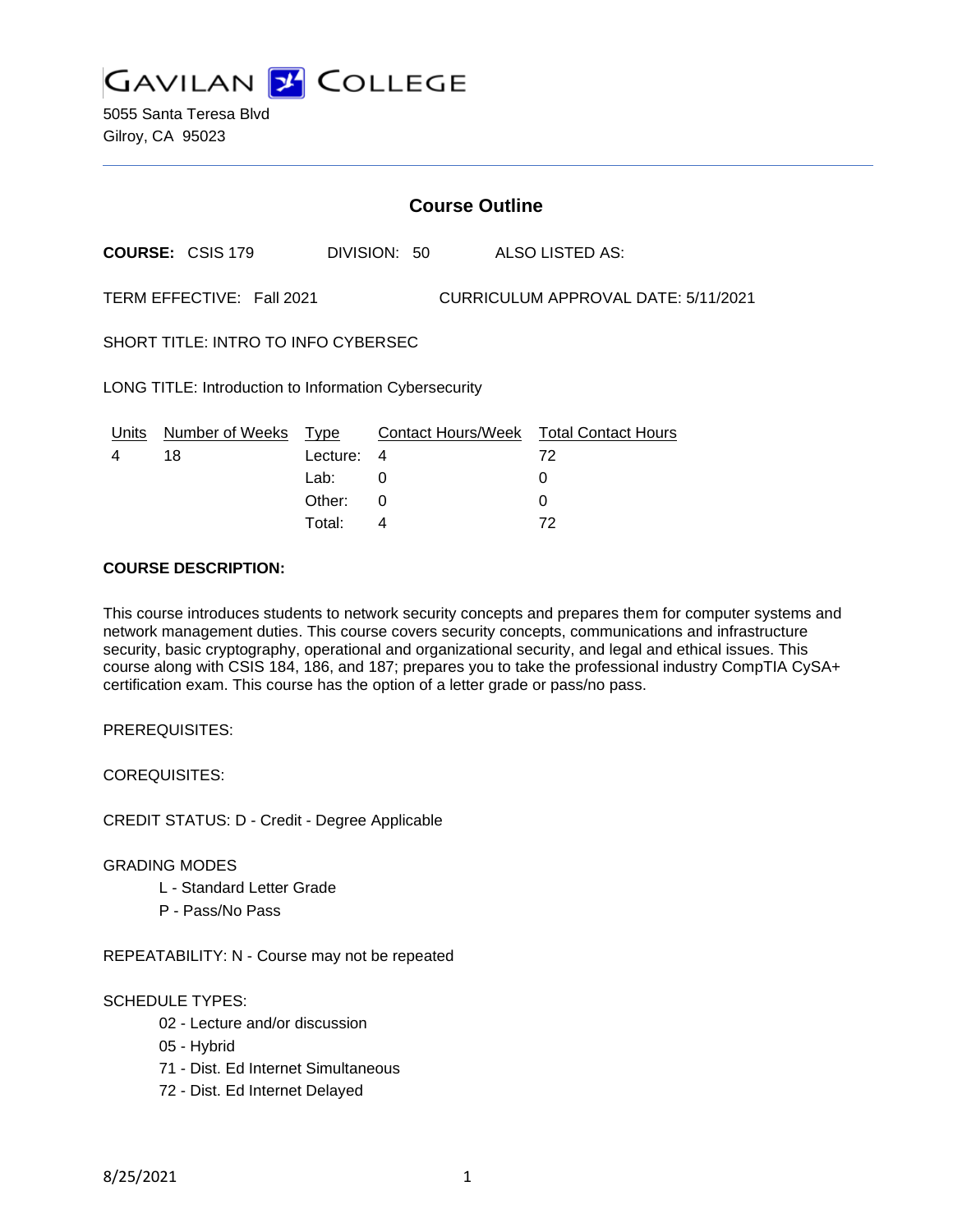## **STUDENT LEARNING OUTCOMES:**

By the end of this course, a student should:

1. Define information security in the context of local area networks, World Wide Web, wireless networks, and cell phones.

2. Define and identify malicious code and audit information security schemes to determine the relative security of a computer or a network.

3. Implement various security protocols such as anti-virus software firewalls and WEP for wireless networks by Hardening Systems.

4. Explain cryptographic strengths and vulnerabilities as used in VPN (virtual private networks) and other tunneling protocols.

### **CONTENT, STUDENT PERFORMANCE OBJECTIVES, OUT-OF-CLASS ASSIGNMENTS**

Curriculum Approval Date: 5/11/2021

10 Hours

Content: Introduction to Information Cybersecurity -

Understanding the Importance of Information Cybersecurity

Preventing Data Theft

Avoiding Legal Consequences

Maintaining Productivity

Foiling Cyber Terrorism

Thwarting Identity Theft

Understanding Information Cybersecurity

Attacker Profiles Including Hackers, Crackers, Script, Kiddies, Spies Employees, Cyber Terrorists

Understanding Basic Attacks: Social Engineering, Password Guessing, Weak Keys, Mathematical Attacks, Birthday Attacks. Examining Identity Attacks, Man-in-the-Middle Attacks, Replay, TCP/IP Hijacking, Identifying Denial of Service Attacks

Understanding Malicious Code (Malware), Viruses, Worms, Logic Bombs, Trojan Horses, Back Doors

Student Performance Objectives: Explain the challenge of information cybersecurity and state why it is important. Identify information cybersecurity terminology and define who are the attackers. Explain the CompTIA Security+ exam. Explore career options for those interested in mastering cybersecurity skills. 20 Hours

Secure Network Infrastructure and Communications -

Disabling Nonessential Systems

Hardening Operating Systems: Applying Updates, Securing the File System

Hardening Applications: Hardening Servers, Hardening Data Repositories, Hardening Networks: Firmware Updates, Network Configuration-

Working with the Network Cable Plant: Coaxial Cables, Twisted-Pair Cables, Fiber-Optic Cables, Securing the Cable Plant

Securing Removable Media: Magnetic Media, Optical Media, Electronic Media, Keeping Removable Media Secure

Hardening Network Devices: Hardening Standard Network Devices, Hardening Communication Devices, Hardening Network Security Devices

Designing Network Topologies: Security Zones, Network Address Translation (NAT), Honeypots, Virtual LANs (VLANs)

Student Performance Objectives: Examine the threats and risks that a computer system faces by looking at both software-based attacks and attacks directed against the computer hardware. Examine the expanding world of virtualization and how virtualized environments are increasingly becoming the target of attackers.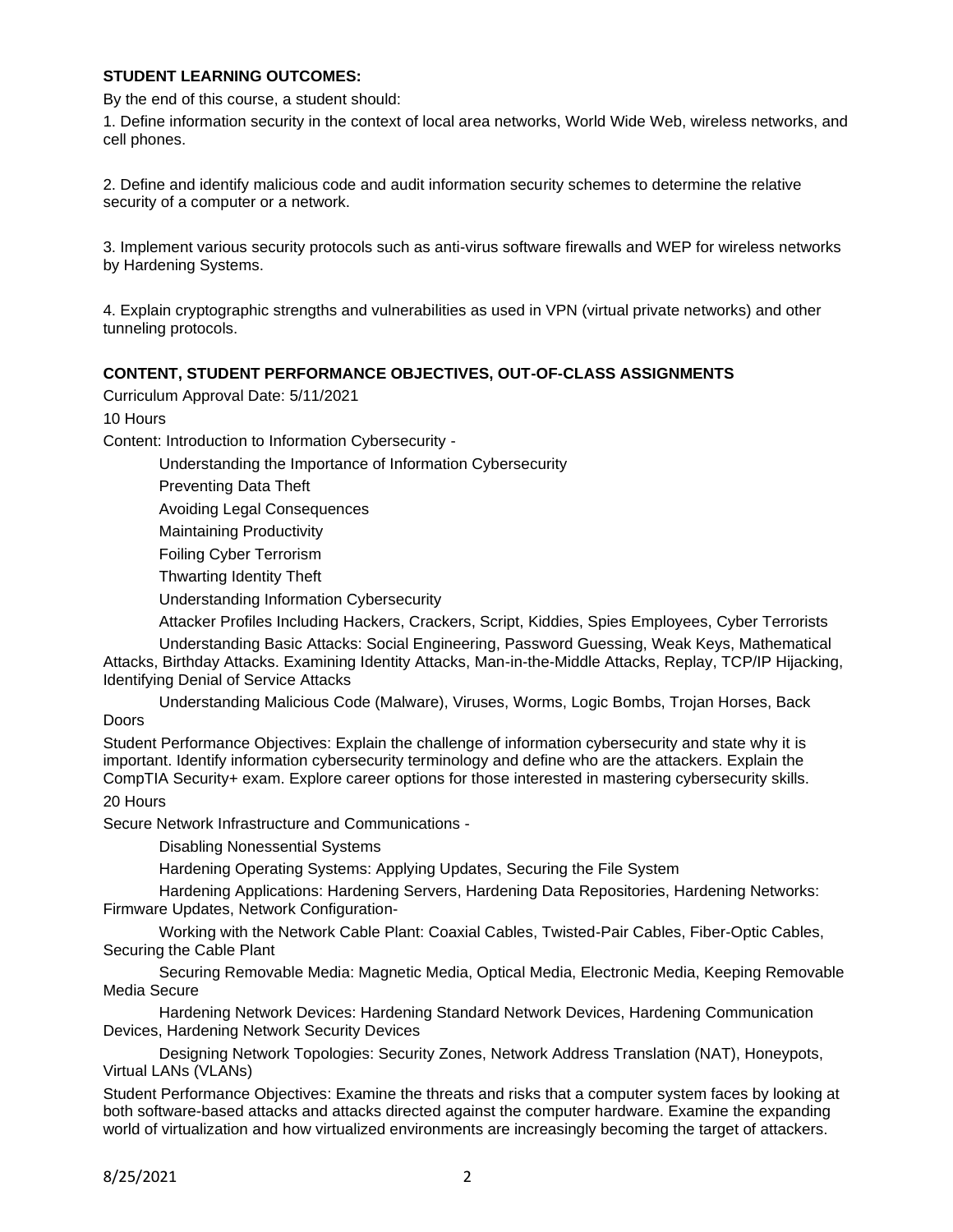Examine the steps for protecting systems by looking at steps that should be taken to harden the operating system, Web browser, Web servers, and how to protect from communications-based attacks. Explore the additional security software applications that should be applied to systems.

### 20 Hours

Content: Web Security -

Protecting E-mail Systems, How E-Mail Works, E-mail Vulnerabilities, E-mail Encryption, Examining World Wide Web Vulnerabilities, JavaScript, Java Applet, ActiveX, Cookies, Common Gateway Interface (CCI), Naming Conventions

Securing Web Communications, Secure Sockets Layer (SSL)/Transport Layer Security (TLS), Secure Hypertext Transport Protocol (HTTPS), Securing Instant Messaging

Handling File Transfer Protocol (FTP)

Securing Remote Access, Tunneling Protocols, Layer 2 Tunneling Protocol (L2TP), Authentication Technologies, Secure Transmission Protocols, Virtual Private Networks

(VPNs)

Protecting Directory Services, Securing Digital Cellular Telephony, Wireless Application Protocol (WAP), Wireless Transport Layer Security (WTLS), Hardening Wireless Local Area Networks

(WLAN), IEEE, .11 Standards, WLAN Components, Basic WLAN Security, Enterprise WLAN Security

Student Performance Objectives: Provide an overview of network security by examining some of the major weaknesses that are found in network systems. Examine the different categories of attacks and the methods of attacks that are commonly unleashed against networks today. Examine how to create a secure network through both network design and technologies and also how to apply network security tools to resist attacker.

17 Hours

Content: Security Management -

Understanding Computer Forensics

Forensics Opportunities and Challenges

Responding to a Computer Forensics Incident

Securing the Crime Scene, Preserving the Data

Establishing the Chain of Custody

Examining Data for Evidence

Hardening Security through New Solutions

Student Performance Objectives: Perform vulnerability assessments. Define risk and risk management and examine the components of risk management, and look at ways to identify vulnerabilities so that adequate protections can be made to guard assets. Explore users? auditing privileges, auditing how subjects use those privileges, and monitoring tools and methods.

3 Hours

Content: Legal Issues and Ethics -

Cybercrime

Ethics

Student Performance Objectives: Discuss the legal frameworks; including duties of security, privacy issues, and law enforcement access issues related to cybercrimes. Discuss how the ethical framework enable and constrain security technologies and policies.

2 Hours

Final Exam

### **METHODS OF INSTRUCTION:**

Lecture, Computer Demonstrations, Projects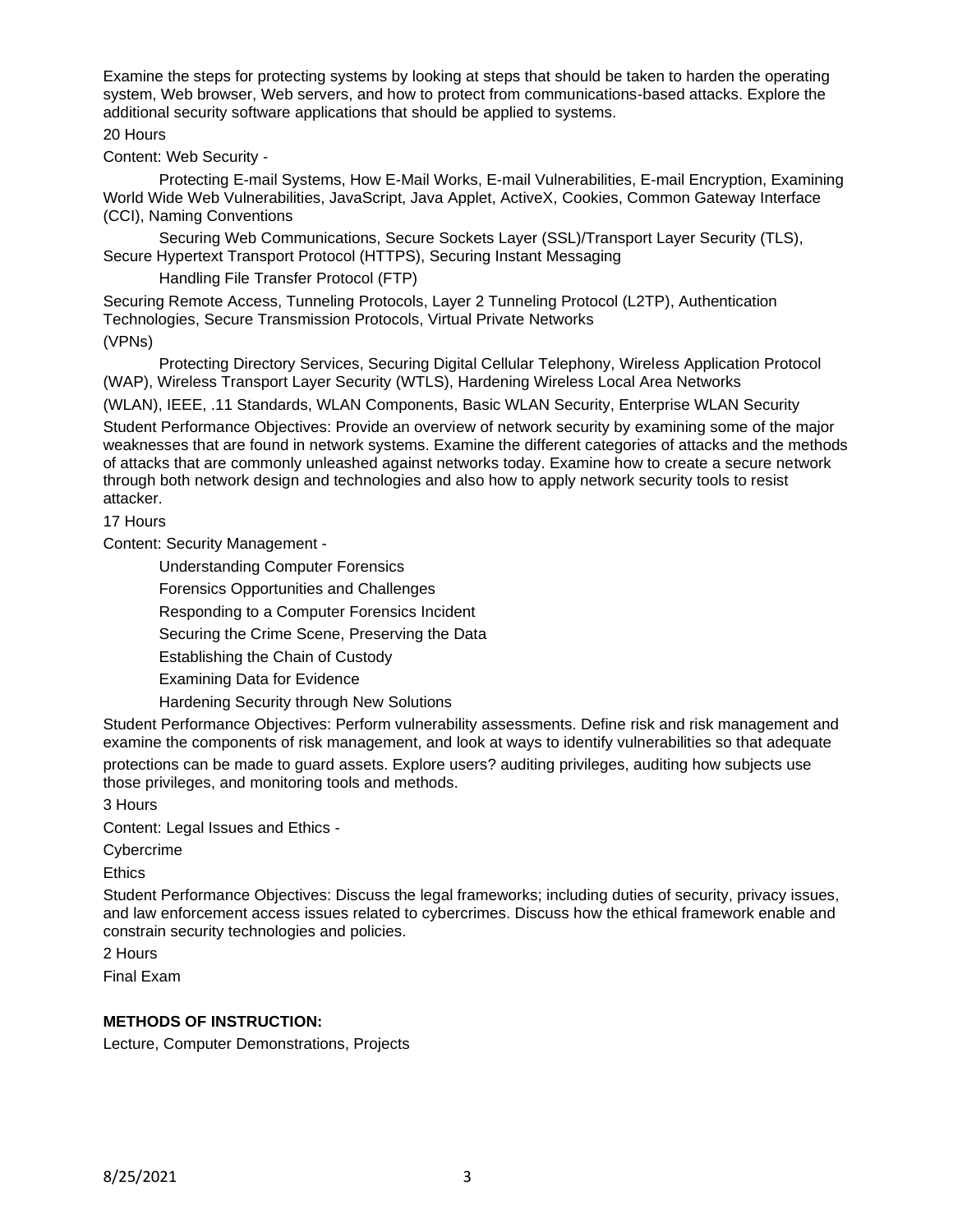## **OUT OF CLASS ASSIGNMENTS:**

Required Outside Hours: 48 Assignment Description: Read textook chapter and complete "quizlet". Required Outside Hours: 72 Assignment Description: Out of Class Assignments: Complete assigned homework, demonstrations, and hands-on projects and/or case projects. Required Outside Hours: 24 Assignment Description: Study for exams, final.

# **METHODS OF EVALUATION:**

Problem-solving assignments Percent of total grade: 35.00 % Percent range of total grade: 25% to 40% Homework Problems, Quizzes, Exams Skill demonstrations Percent of total grade: 35.00 % Percent range of total grade: 25% to 40% Hands-On Exams Objective examinations Percent of total grade: 30.00 % Percent range of total grade: 25% to 40% Multiple Choice, True/False, Matching Items, Completion

# **REPRESENTATIVE TEXTBOOKS:**

Wm. Arthur Conklin and Greg White and Chuck Cothren and Roger Davis and Dwayne Williams. Principles of Computer Security: CompTIA Security+ and Beyond , Fifth Edition. New York, NY: McGraw Hill,2018. ISBN: 10: 1260026019; 13: 9781260026016 Reading Level of Text, Grade: 12+ Verified by: Ellen Venable Recommended Other Texts and Materials Security + Guide to Network Security Fundamentals, 7th Edition, 2021; Ciampa, Mark; Cengage Learning, Boston, MA